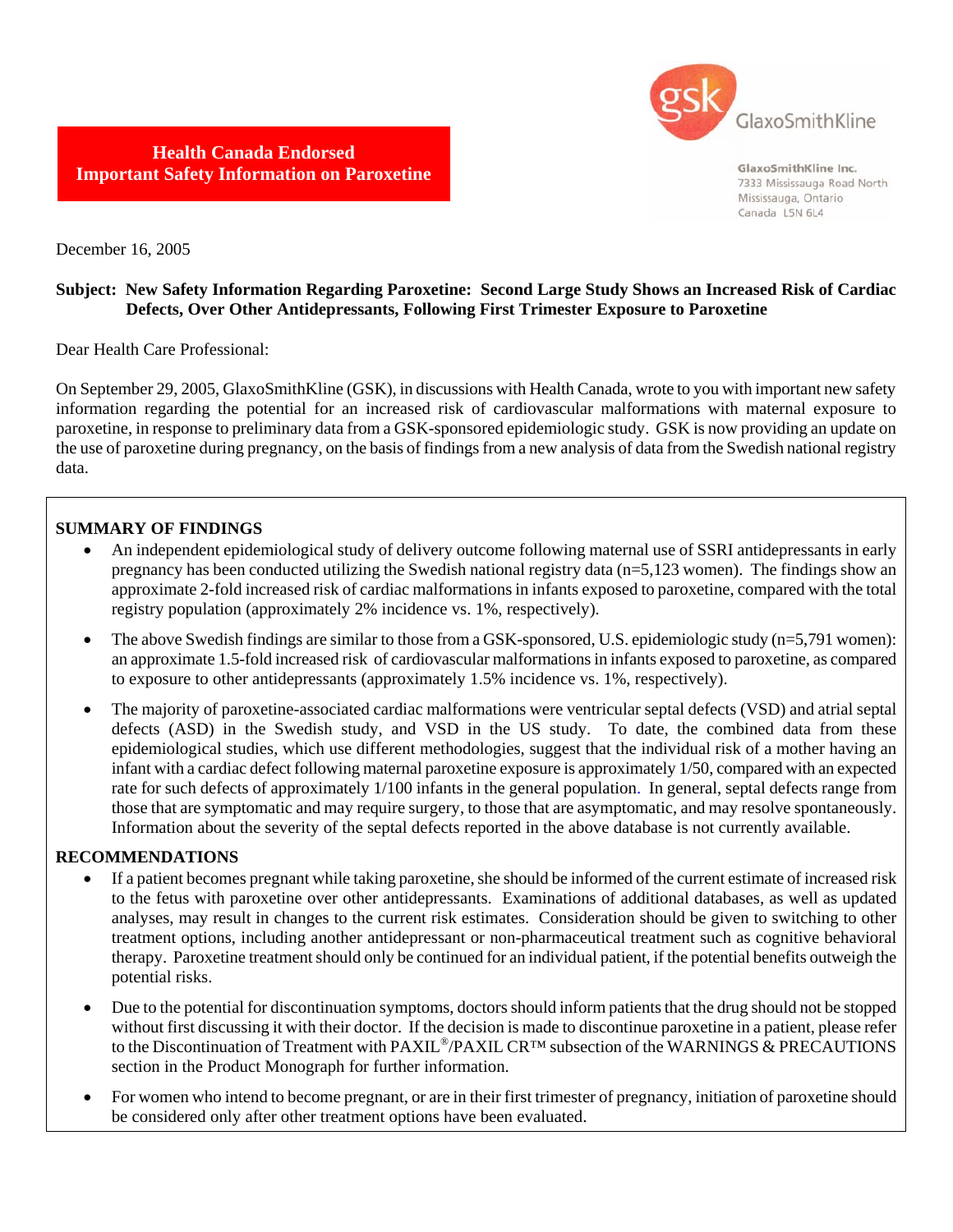# **BACKGROUND**

GSK recently wrote to healthcare professionals advising of findings from a retrospective, U.S. epidemiologic study of major congenital malformations in infants born to 3,581 women dispensed antidepressants during the first trimester of pregnancy. A preliminary analysis of these data yielded adjusted odds ratios of 2.20 (95% Confidence interval [CI]: 1.34-3.63) for congenital malformations as a whole, and 2.08 (CI: 1.03-4.23) for cardiovascular malformations alone, for paroxetine as compared to the other antidepressants in the database.

A new study of delivery outcome following maternal use of SSRI antidepressants in early pregnancy has been conducted utilizing the Swedish national registry data. Previous published studies utilizing these registry data, and cited in our previous letter of September 29, 2005, to Health Care Professionals, found no evidence for an increased overall risk of major malformations with maternal exposure to SSRI medications, including paroxetine (Hallberg 2005, Ericson 1999). In this latest study, the population that was investigated comprised 5,175 infants born during the period July 1, 1995 to December 31, 2003, to 5,123 women reporting the use of any SSRI in the first trimester. Among them, 815 (15.9%) women reported the use of paroxetine (third most commonly used) and they delivered 822 infants. Rates of malformations in these infants were compared with the general population experience. No increase in the overall rate of congenital malformations was observed in infants exposed to paroxetine (4.9%), compared with the general population rate (4.8%) (adjusted OR 1.03; 95% confidence interval 0.75-1.41). There was, however, an increased risk for cardiac defects in infants exposed to paroxetine (OR 1.78, 95% confidence interval 1.12-2.75), which was contributed mainly by an increased risk of VSD and ASD (OR 1.92; 95% confidence interval 1.12-3.10); 13 of 19 paroxetine-exposed infants with cardiac defects had a VSD or ASD. An increased risk of cardiac defects was not observed in infants whose mothers received an SSRI other than paroxetine (OR 0.92; 95% confidence interval 0.89-1.21). The rate of cardiac malformations in infants exposed to paroxetine was approximately 2% for paroxetine vs 1% in the general population.

The retrospective GSK-sponsored cohort study, which used U.S. United Health Care data, was recently updated to include an extended study population, now comprising 5,956 infants born during the period of January 1995 through September 2004 to 5,791 women dispensed antidepressants during the first trimester. Out of the 5956 infants in the database that were exposed to an antidepressant, 815 (13.7%) were exposed to paroxetine alone (third most commonly used alone). The updated analysis showed a trend towards an increased risk for cardiovascular malformations for paroxetine compared to other antidepressants (OR 1.54; 95% confidence interval 0.81-2.92), whereas the preliminary analysis showed a statistically significant increase in risk for cardiovascular malformations. In the update analysis; nine out of 12 infants with cardiovascular malformations born to mothers who were dispensed paroxetine (and no other antidepressants) had a VSD. The prevalence of cardiovascular malformations was 1.5% for paroxetine vs. 1% for other antidepressants. This study also showed a statistically significant increased overall risk of major congenital malformations (inclusive of the cardiovascular defects) for paroxetine compared to other antidepressants (OR 1.8; 95% confidence interval 1.2-2.8). The prevalence of all congenital malformations was 4% for paroxetine vs. 2% for other antidepressants. Separate analyses were not done for any specific malformations other than cardiovascular. It is important to note that because this study was designed to evaluate the *relative* risk of congenital malformations in infants born to women exposed to antidepressants, the study did not include a comparison to infants who were not exposed to any antidepressant. Therefore, these data should also be viewed within the context of the overall prevalence of congenital malformations in the general population, which is estimated by one source to be, in the U.S. approximately 3% for any malformation and approximately 1% for cardiovascular malformations alone (Honein 1999). GSK has posted the results of this study to its Clinical Trial Register where it can be read by anyone with Internet access. The website is<http://ctr.gsk.co.uk/welcome.asp>.

In addition to the above, a recent abstract presented at the  $33^{rd}$  Annual Conference of the European Teratology Society ( $3^{rd}$ - $7<sup>th</sup>$ September 2005) reported a smaller study examining pregnancy outcomes in pregnant women exposed to paroxetine or fluoxetine who contacted two teratogen information services in Israel and Italy (Diav-Citrin 2005). There was a higher overall rate of major congenital malformations in infants exposed to paroxetine in the first trimester (13/257 [5.1%]) compared to infants in a control group with drug exposures not known to be teratogenic (28/1062 [2.6%]) (relative risk [RR] 1.92; 95% confidence interval 1.01-3.65). A higher rate of cardiovascular anomalies was also observed in the paroxetine group (5/257 [1.9%]) compared to the control group (6/1066 [0.6%]) (RR 3.46; 95% confidence interval 1.06-11.2). Similar trends were reported in the fluoxetine group, but did not reach statistical significance.

It is not clear if the findings from these studies represent a true causal association with maternal paroxetine exposure.

For information on other epidemiological studies of pregnancy outcome following first trimester exposure to SSRIs, including paroxetine, please refer to our September 29, 2005, Dear Health Care Professional Letter.

PAXIL<sup>®</sup> is indicated for the treatment of major depressive disorder, obsessive-compulsive disorder, panic disorder, social anxiety disorder, generalized anxiety disorder, and posttraumatic stress disorder; PAXIL CR™ is indicated for the treatment of major depressive disorder, panic disorder, social anxiety disorder, and premenstrual dysphoric disorder.